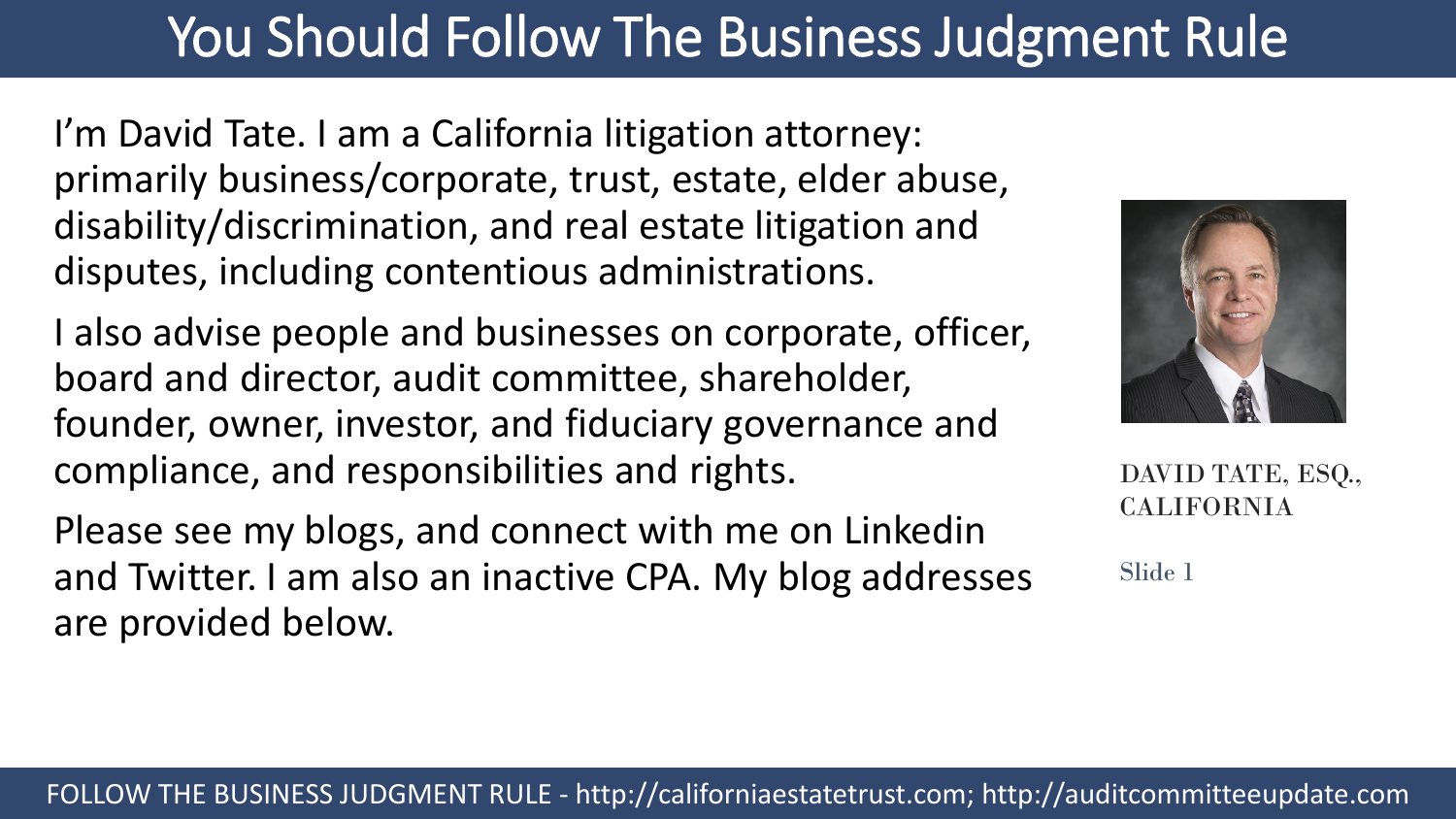### The Business Judgment Rule

This is a summary discussion about the business judgment rule.

In California a different statutory business judgment rule applies to nonprofits. But as a general matter, these materials also can be followed for nonprofits.

I suggest that governmental entities also adopt and follow these rules as prudent business practices.



DAVID TATE, ESQ., CALIFORNIA

Slide 2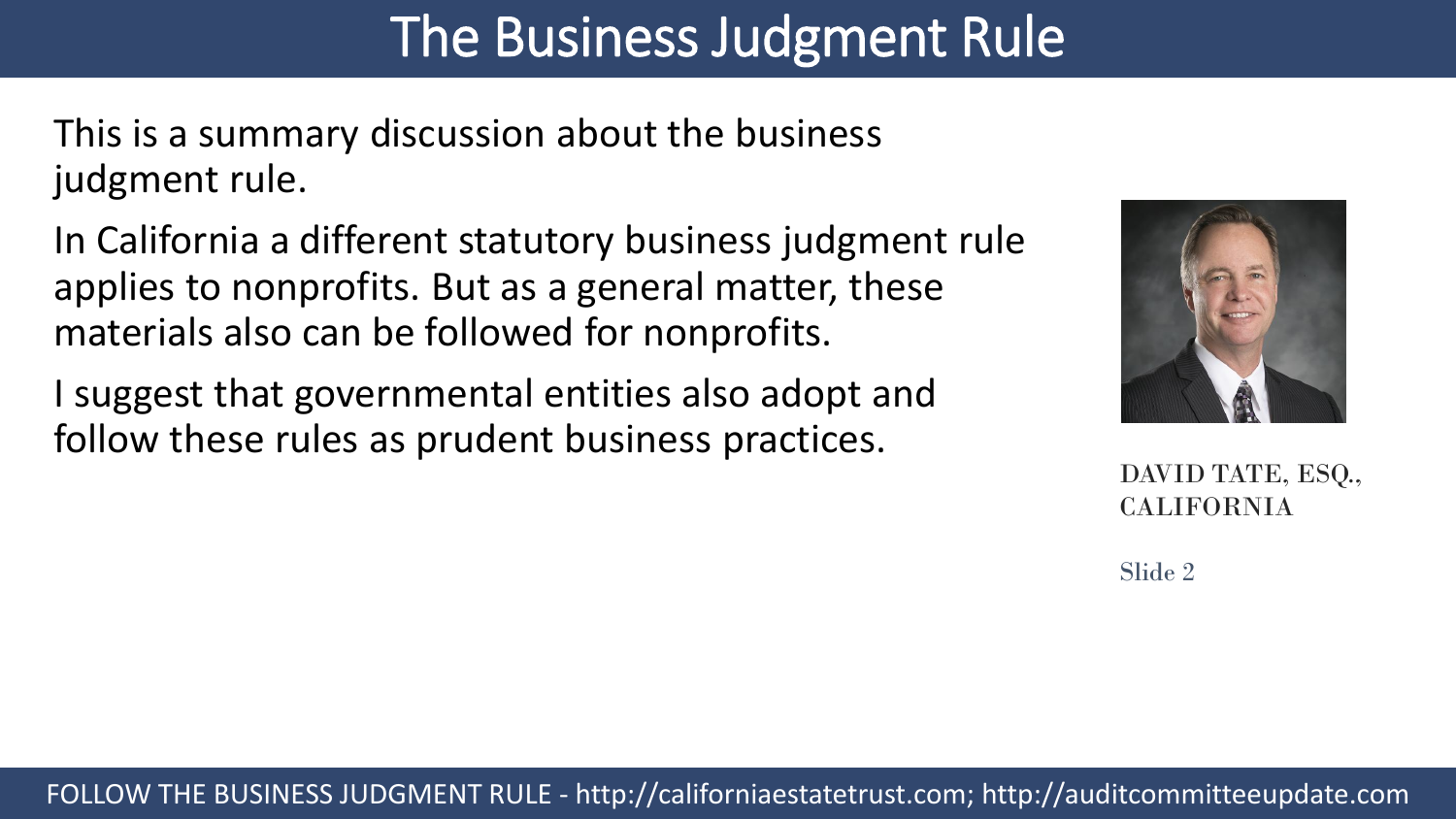### Disclaimer

These materials do not provide legal, tax, or other advice, do not create or cause an attorney client relationship with you or anyone else, and do not relate or pertain to any person, entity or situation inside or outside of California, and I do not know the facts of your situation.

These materials are only a summary of information which will change over time.

I have not advised you about your situation.

You should consult with an attorney or other professional for your particular situation.

These materials are not a solicitation for services, or for you to retain me, inside or outside of California, and I do not offer services outside of California.



DAVID TATE, ESQ., CALIFORNIA

Slide 3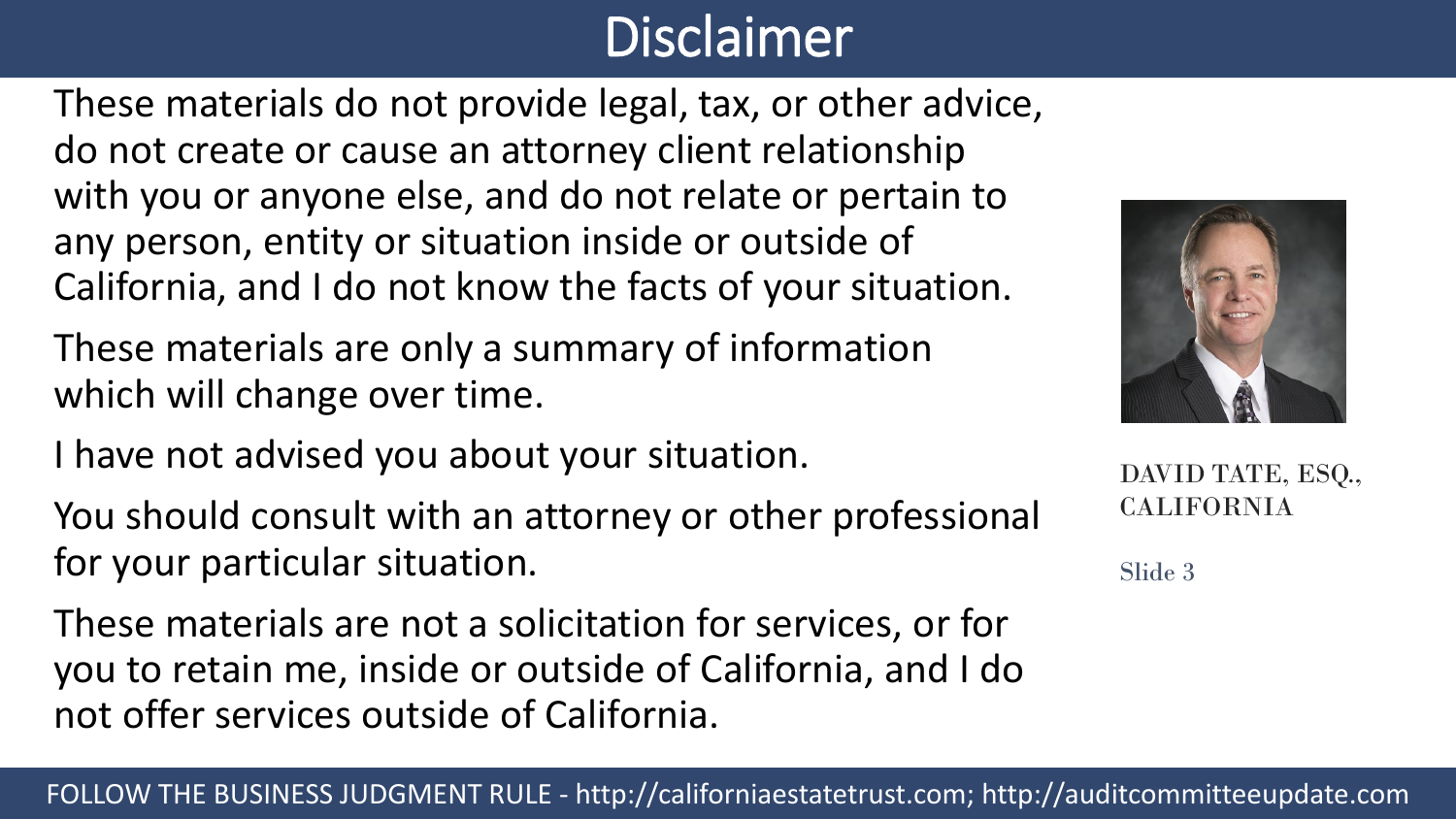### **Overview**

The business judgment rule provides a director with a defense to personal liability, holding that as a principle of law, a director who satisfies the business judgment rule has satisfied his or her fiduciary duties, including a director who serves on a board committee.

Thus, the business judgment rule provides one standard of care, although other standards may also apply to specific tasks and responsibilities.



DAVID TATE, ESQ., CALIFORNIA

Slide 4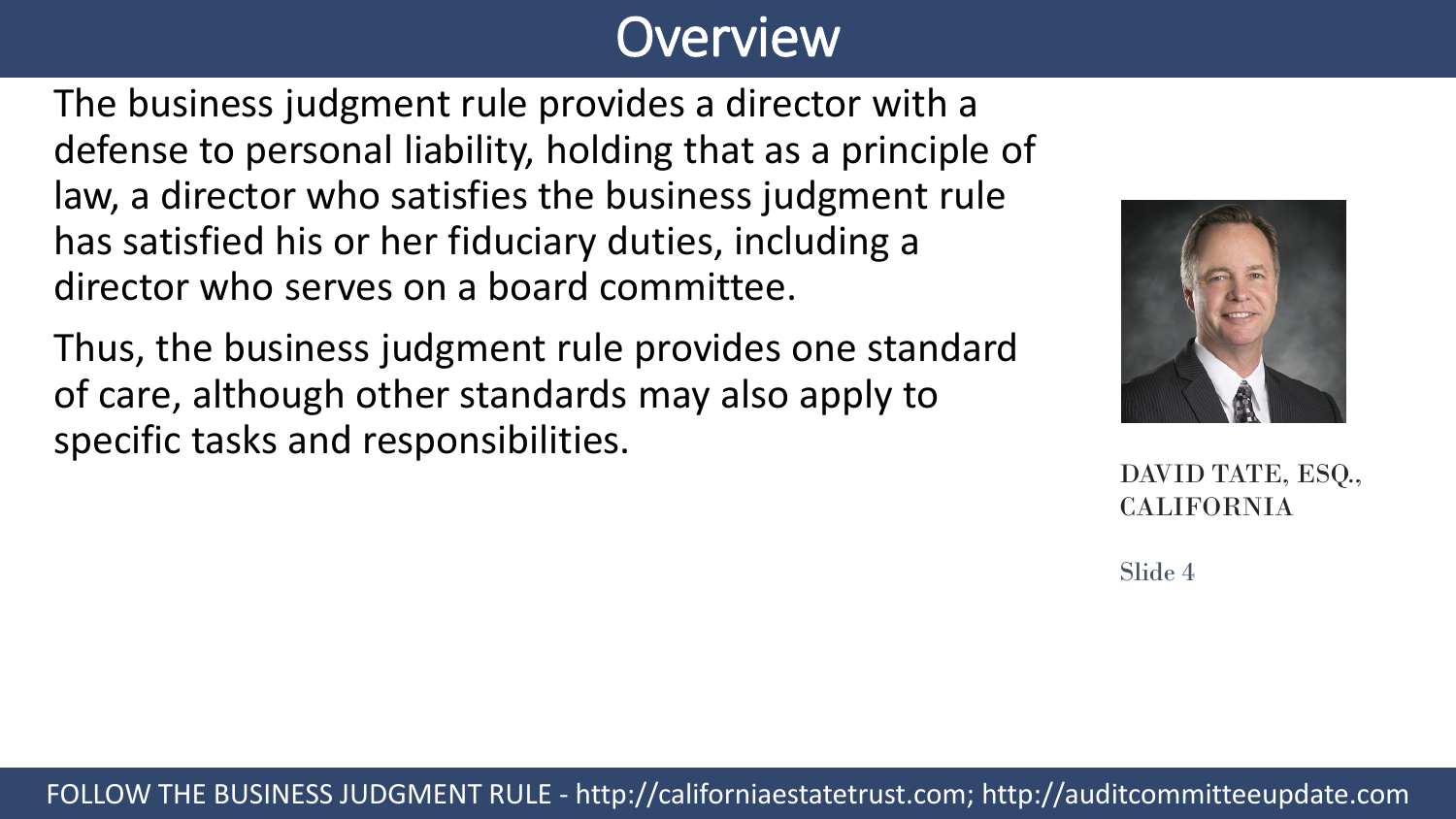### Overview (continued)

The business judgment rule provides a good overall approach for directors and audit committee members to follow, and it simply makes sense.

In some states the business judgment rule is codified by statute while in other states the rule is established by case law. See, for example, Cal. Corp. Code §309 for California corporations, Del. Gen. Corp. Law §141 for Delaware corporations, in addition to relevant case law.



DAVID TATE, ESQ., CALIFORNIA

Slide 5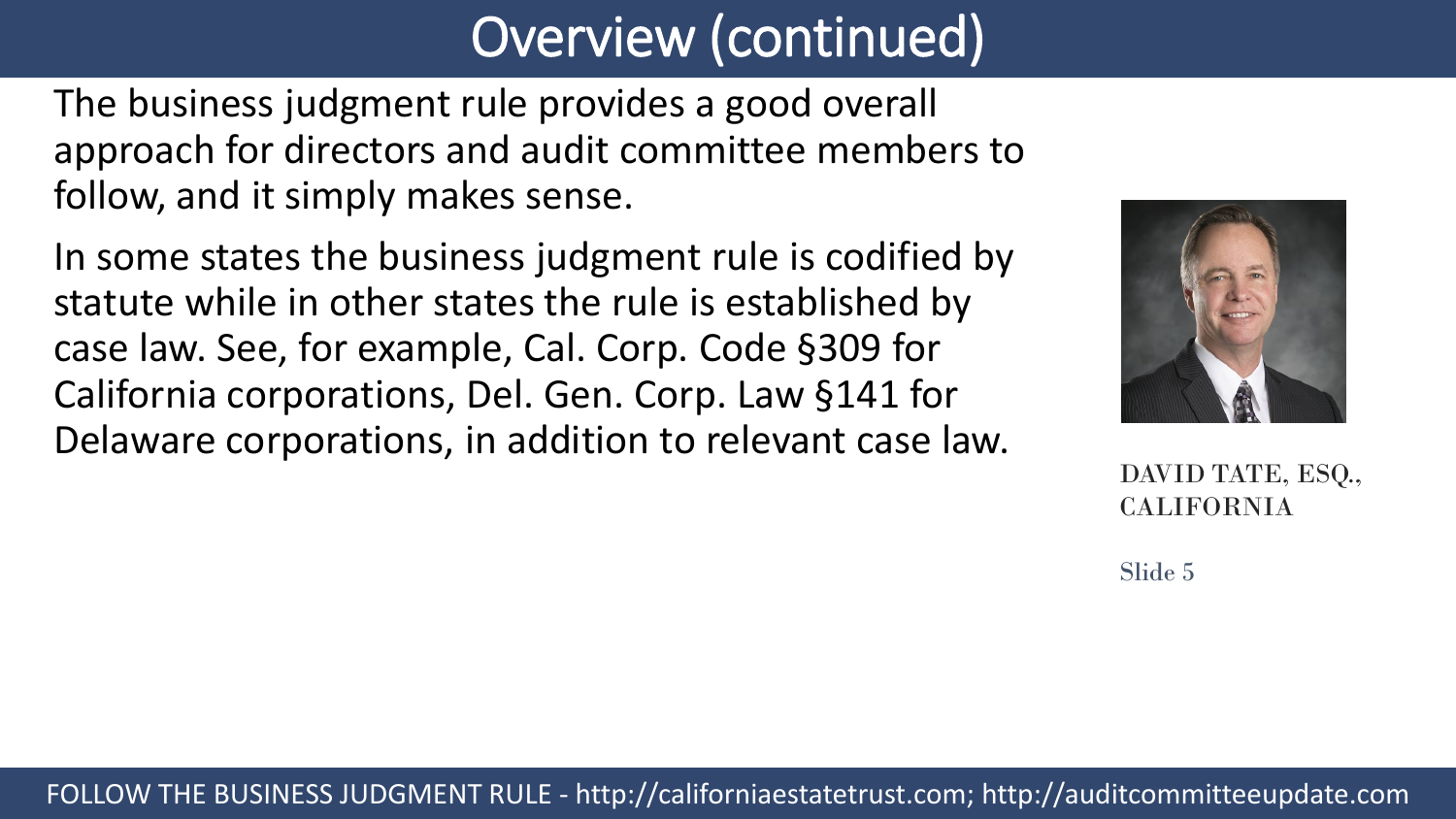### Business Judgment Rule Requirements

In summary, as a general principle the business judgment rule provides that a director should undertake his or her duties:



DAVID TATE, ESQ., CALIFORNIA

Slide 6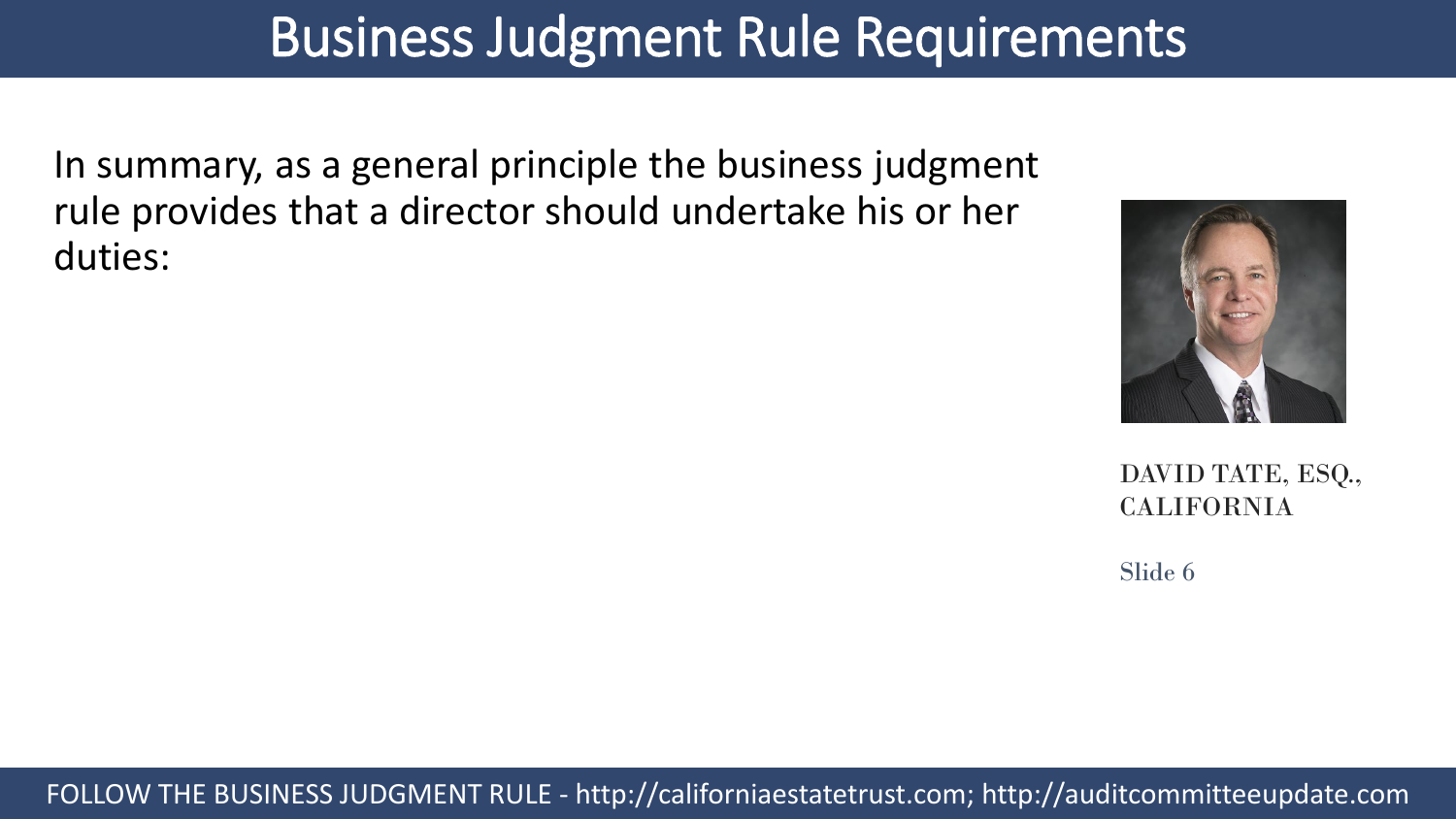-In good faith, with honesty and without self-dealing, conflict or improper personal benefit (and you should also consider your independence and appearance of independence from the issues, people and organizations that are involved, as situationally appropriate);



DAVID TATE, ESQ., CALIFORNIA

Slide 7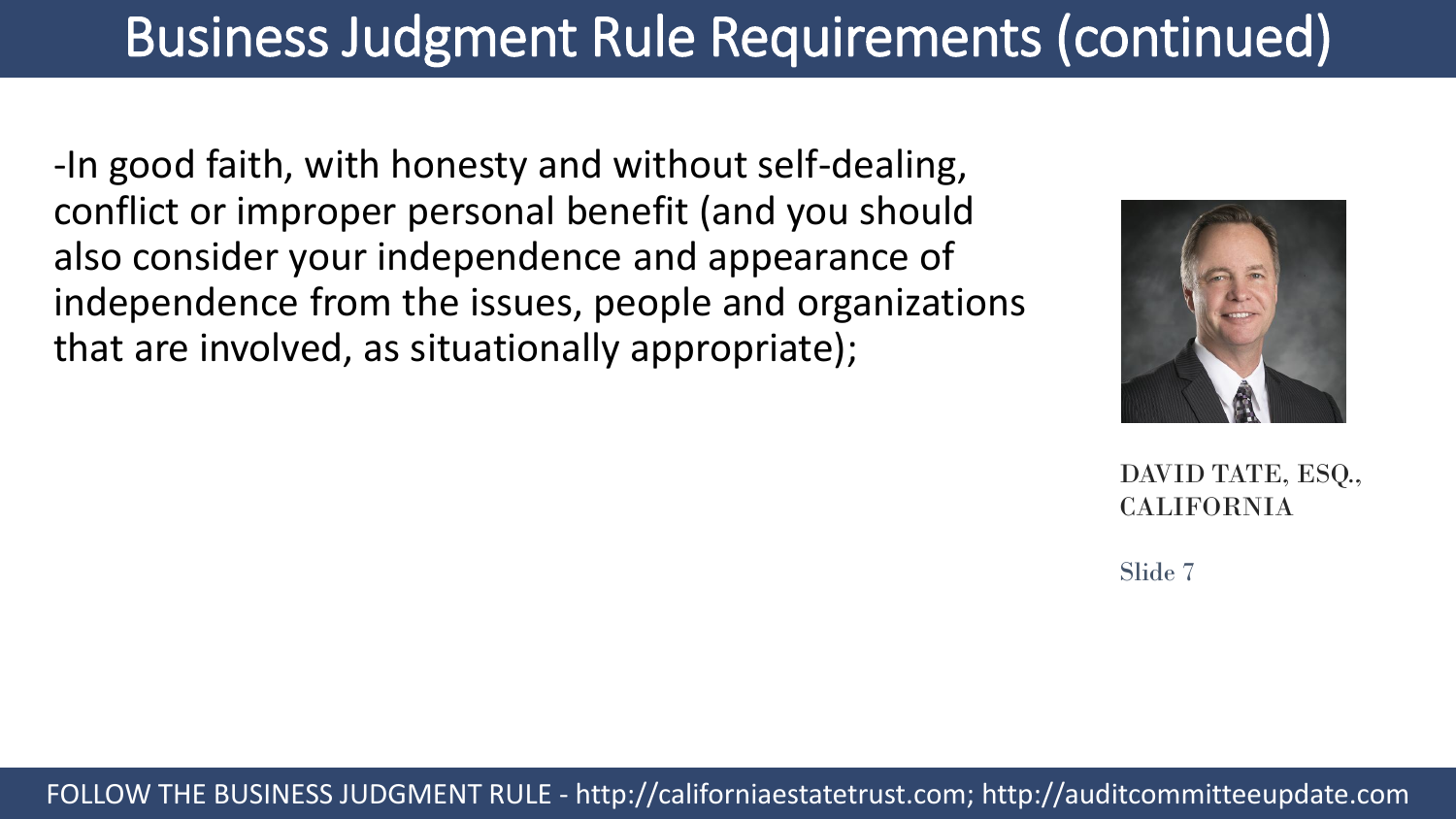-In a manner that the director reasonably believes to be in the best interests of the corporation and its shareholders; and



DAVID TATE, ESQ., CALIFORNIA

Slide 8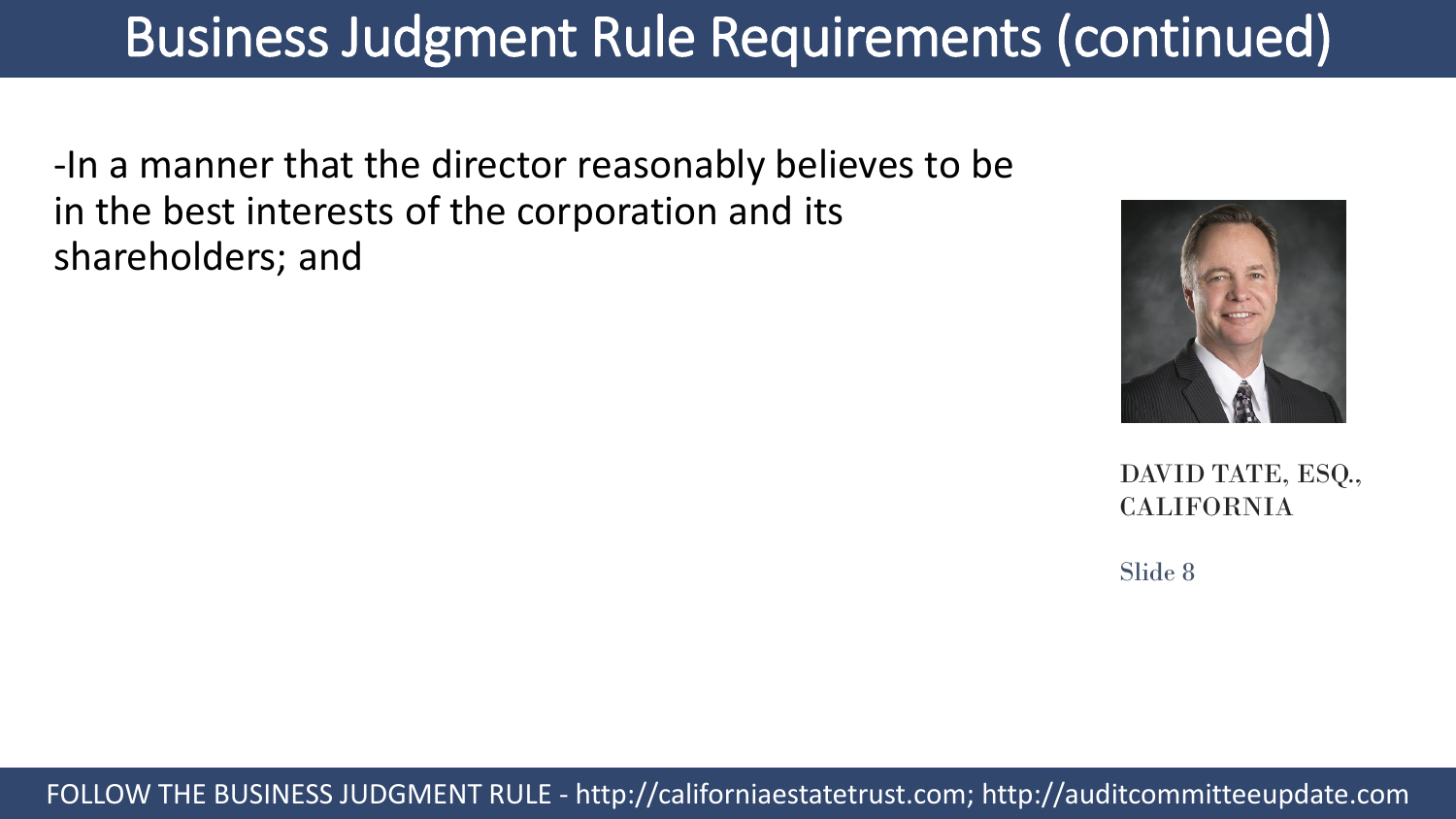-With the care, including reasonable inquiry, that an ordinarily prudent person in a like position with like expertise would use under similar circumstances.



DAVID TATE, ESQ., CALIFORNIA

Slide 9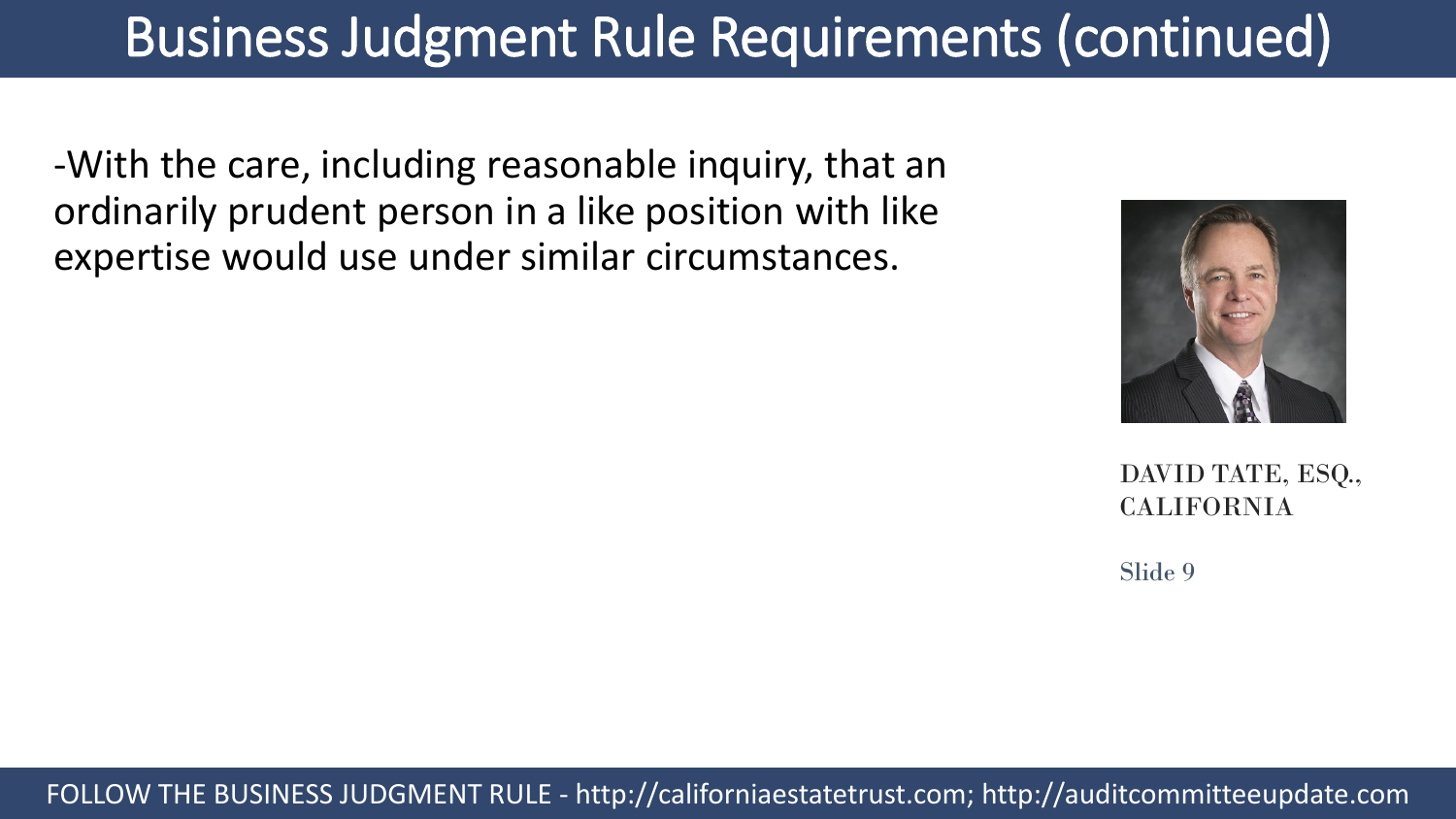### of the business. The director provides an oversight

function.

DAVID TATE, ESQ., CALIFORNIA

Slide 10

### Business Judgment Rule Requirements (continued)

### Reliance Upon Other People

In the course and scope of performing his or her duties, a director must necessarily obtain information from and rely upon other people.

The director is not involved in the day-to-day operations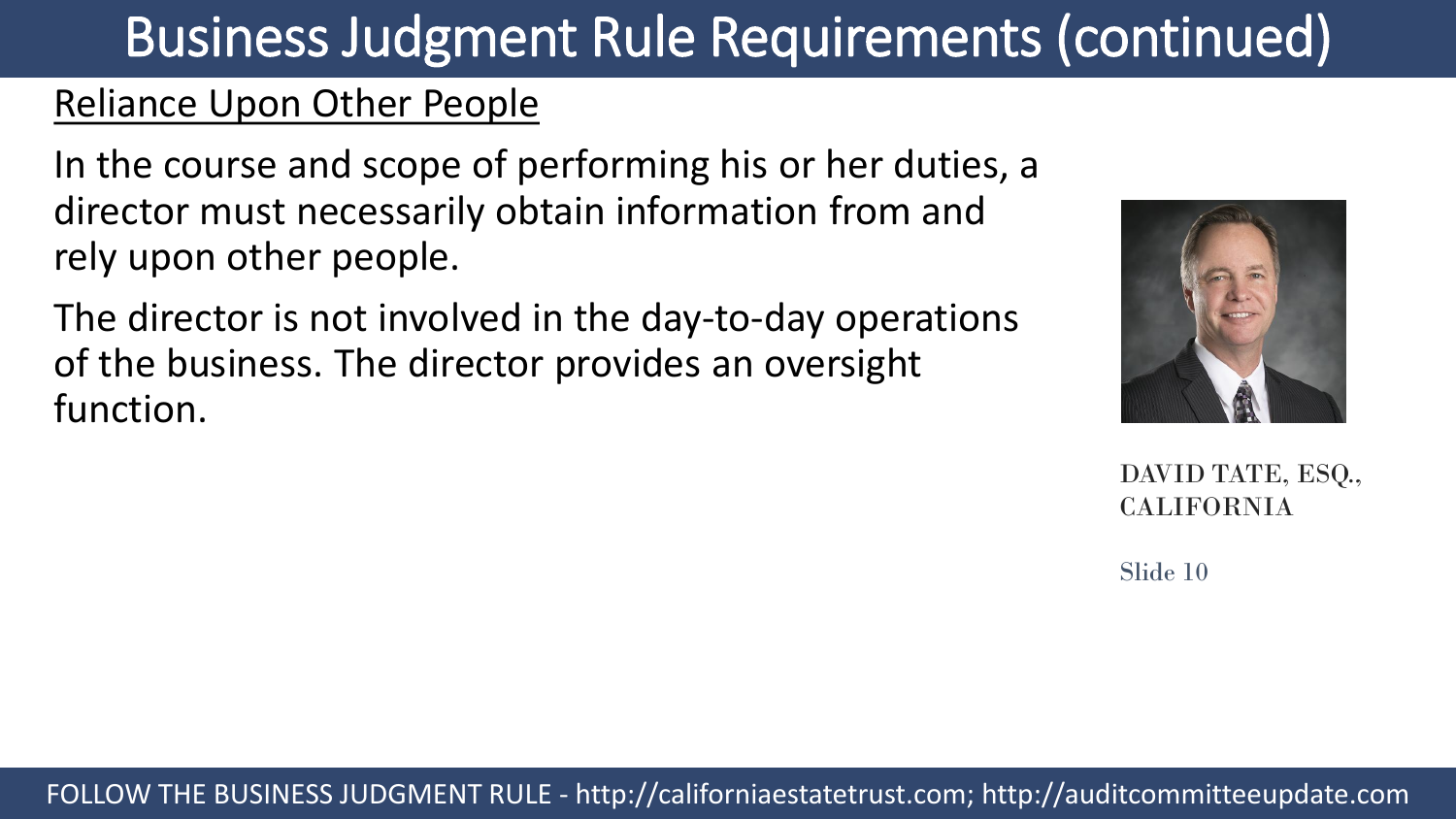#### Reliance Upon Other People (continued)

Pursuant to the business judgment rule, a director is entitled to rely on information, opinions, reports or statements, including financial statements and other financial data, prepared or presented by any of the following:



DAVID TATE, ESQ., CALIFORNIA

Slide 11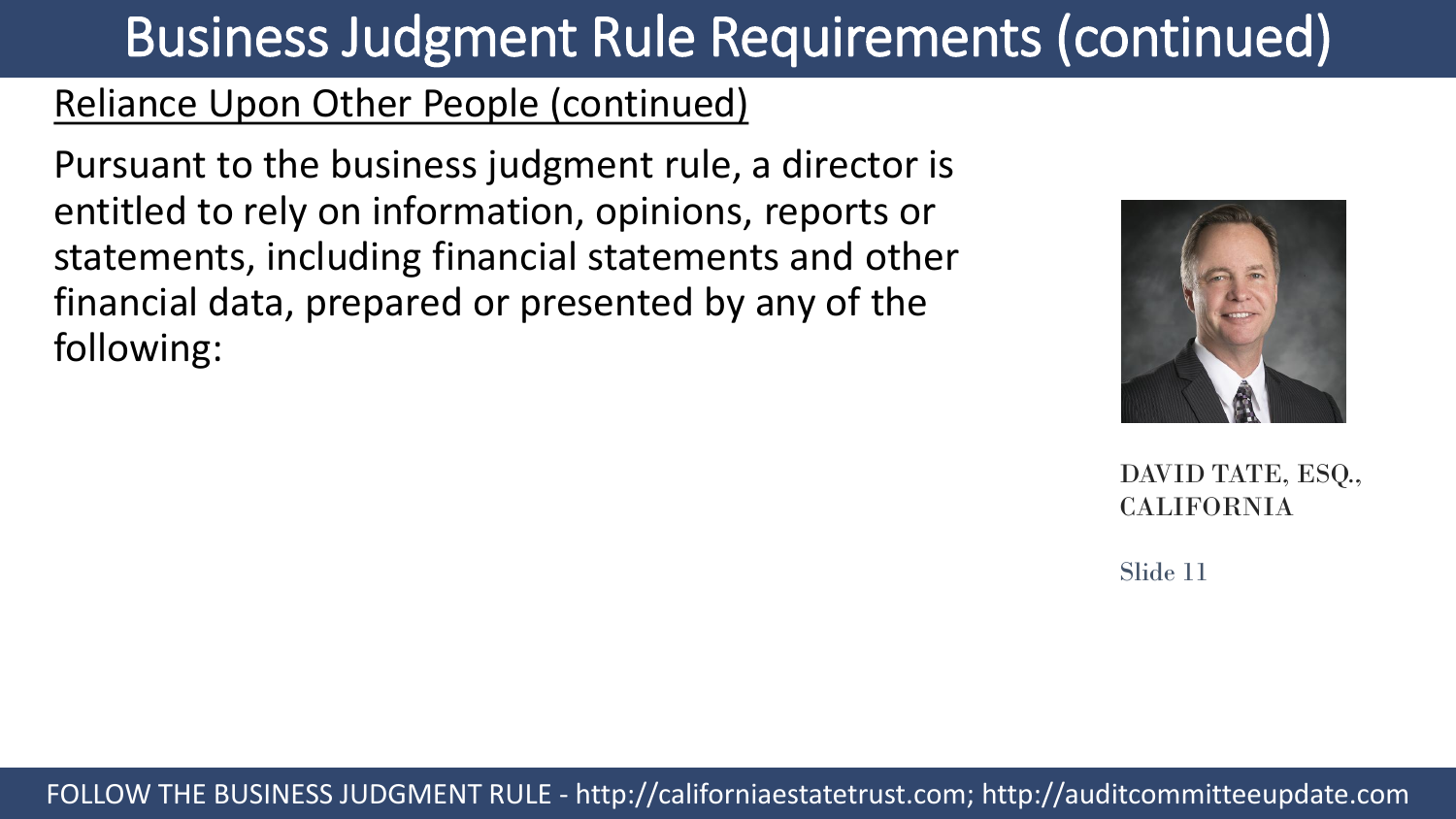-Officers or employees of the corporation whom the director reasonably believes to be reliable and competent in the relevant matters;



DAVID TATE, ESQ., CALIFORNIA

Slide 12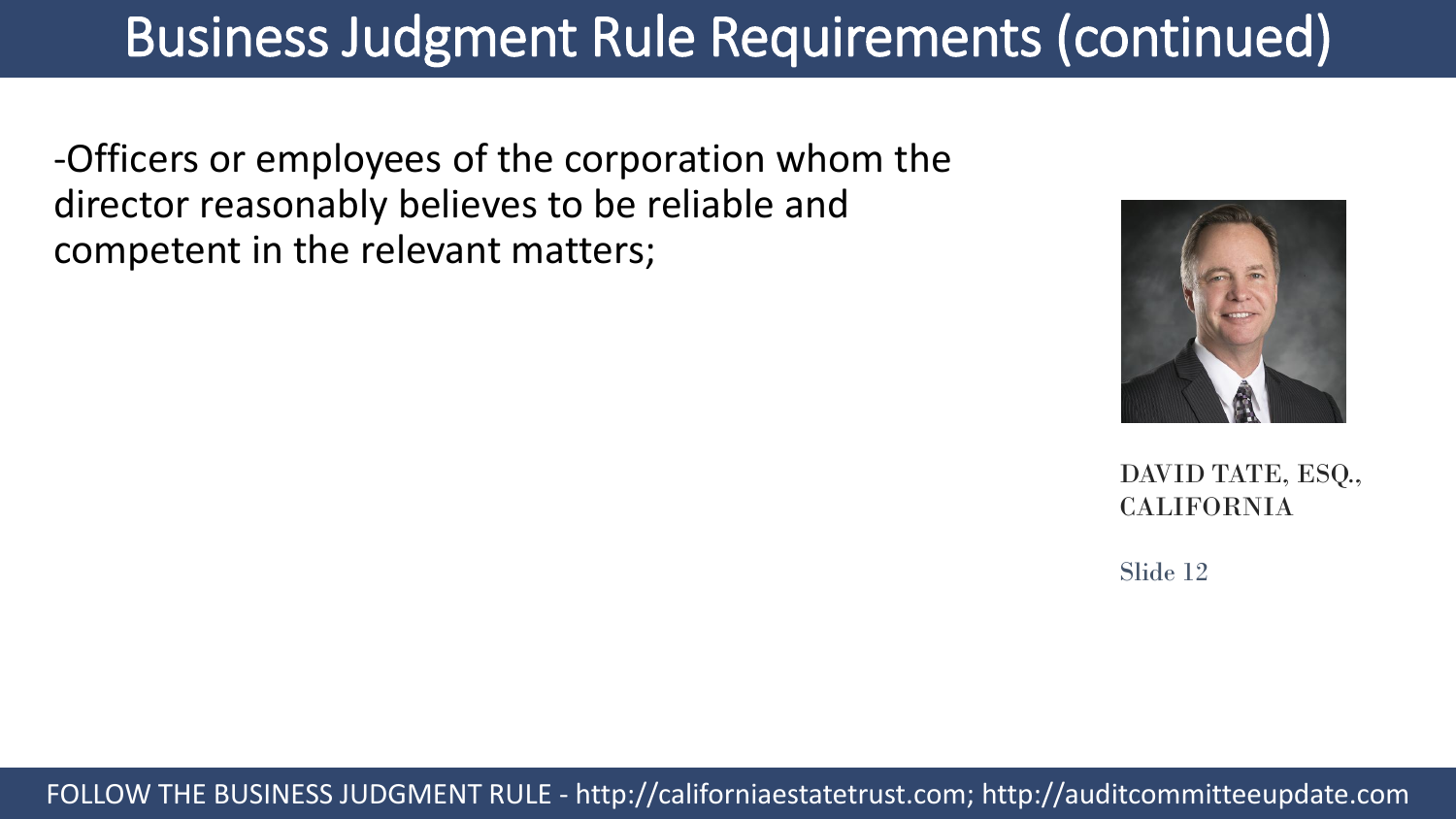-Legal counsel, independent accountants or other persons as to matters that the director reasonably believes are within the person's professional or expert competence; or



DAVID TATE, ESQ., CALIFORNIA

Slide 13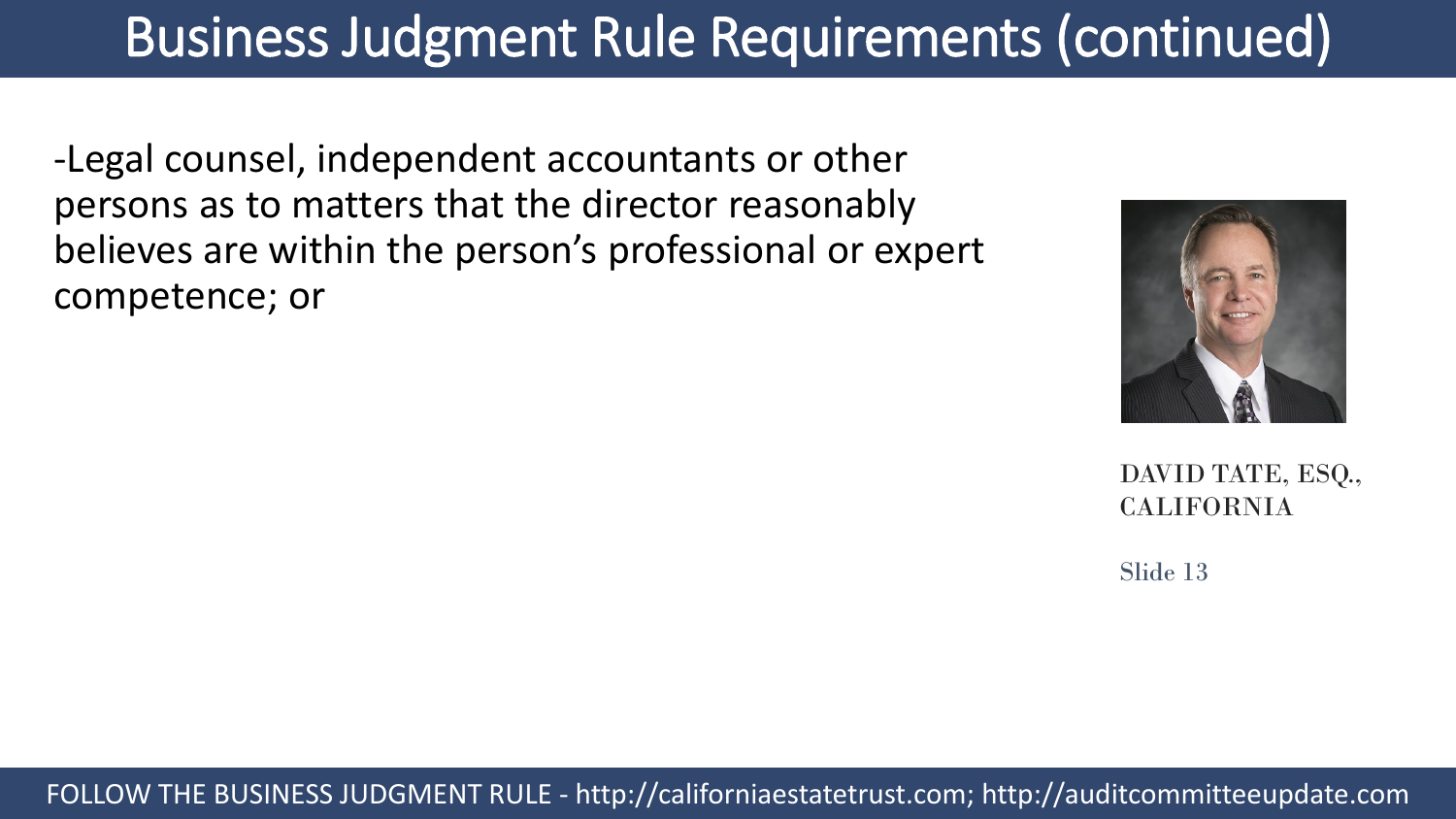-A committee of the board on which the director does not serve, as to matters within that committee's designated authority, so long as the director acts in good faith, after reasonable inquiry as warranted by the circumstances, and without knowledge that would cause reliance to be unwarranted.



DAVID TATE, ESQ., CALIFORNIA

Slide 14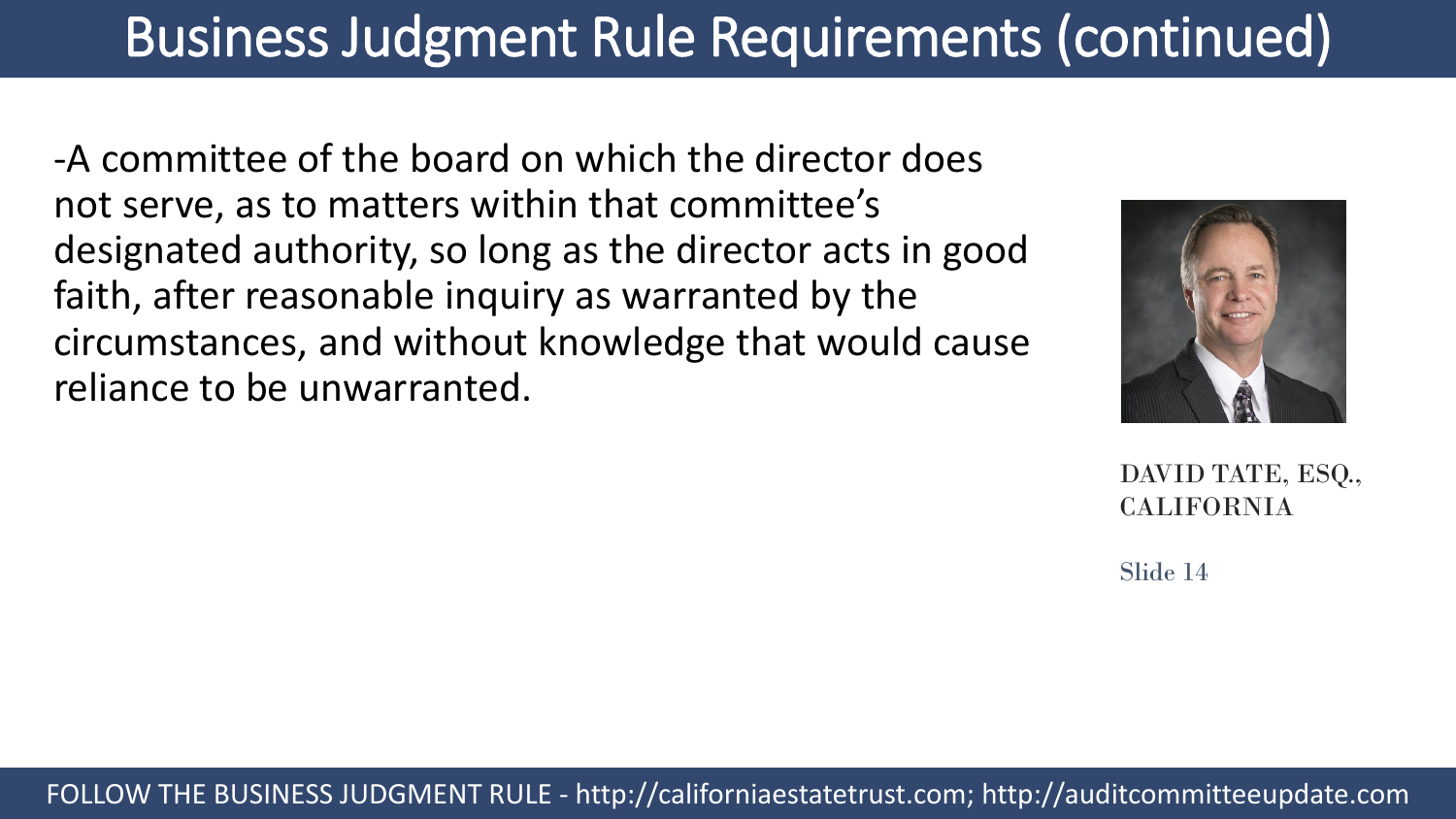## Business Judgment Rule In Non-Legal Version

There are 4 broad overriding guidelines:

1. Act with integrity, honesty, good character, and professionalism, and without self-dealing, self-interest or conflict of interest, and require that of others. And also consider your independence and appearance of independence, as situationally appropriate.

- 2. Act in the manner that you believe is best for the organization, and require that of others, even if at times it isn't comfortable for you to do so.
- 3. Be heard and actively involved, speak up, and be counted, with the appropriate "working together" demeanor.
- 4. Be a leader, by example.



DAVID TATE, ESQ., CALIFORNIA

Slide 15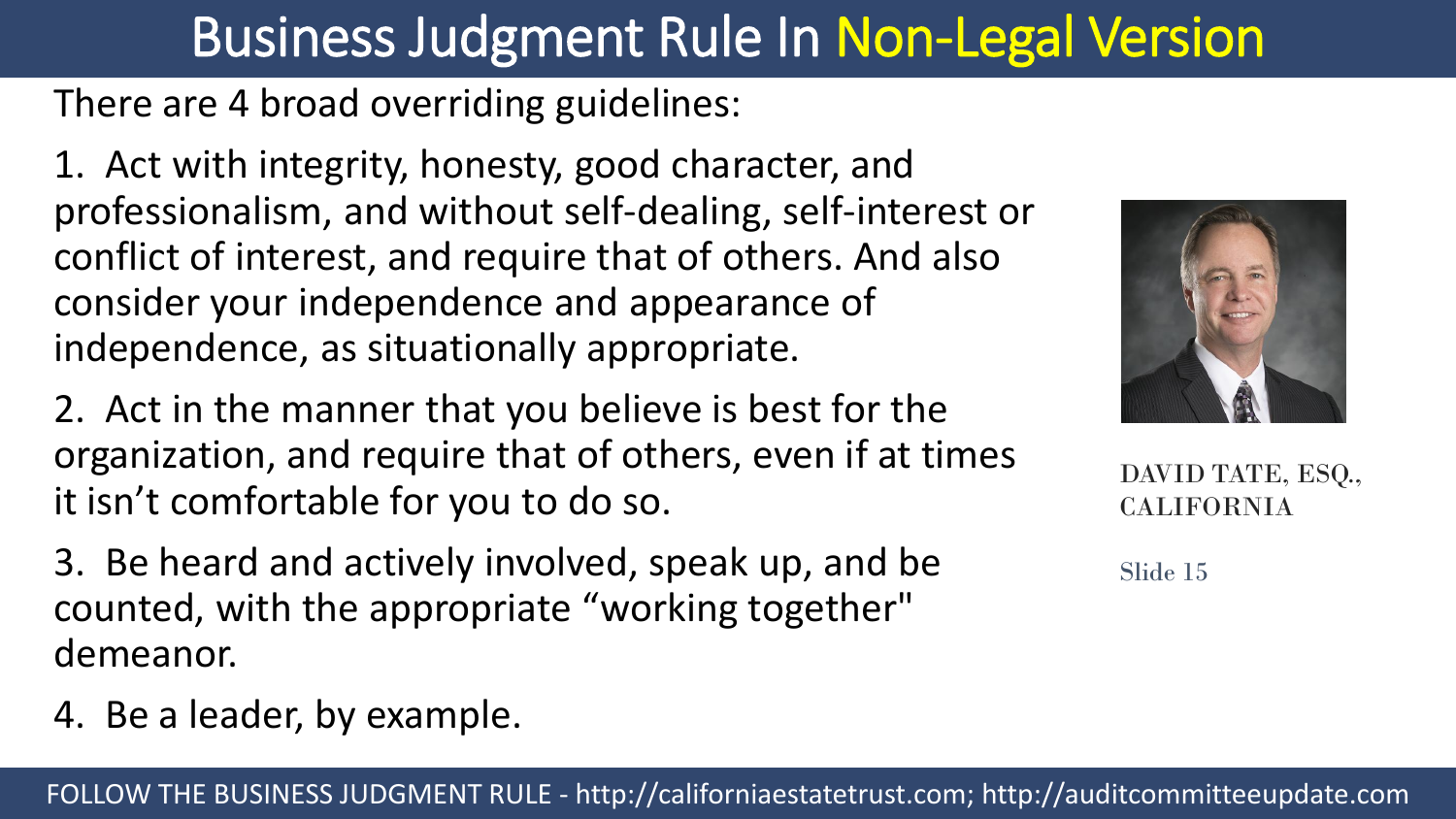The remaining guidelines, numbers 5 through 10 are more specific. Again not in any particular order:

5. Know your responsibilities, and make sure the other people are in agreement about your responsibilities. Some people might refer to this as having a charter, but I believe this guideline requires more detail and understanding than a typical charter. You should also be analyzing and revising or updating your board and committee charters and responsibilities.



DAVID TATE, ESQ., CALIFORNIA

Slide 16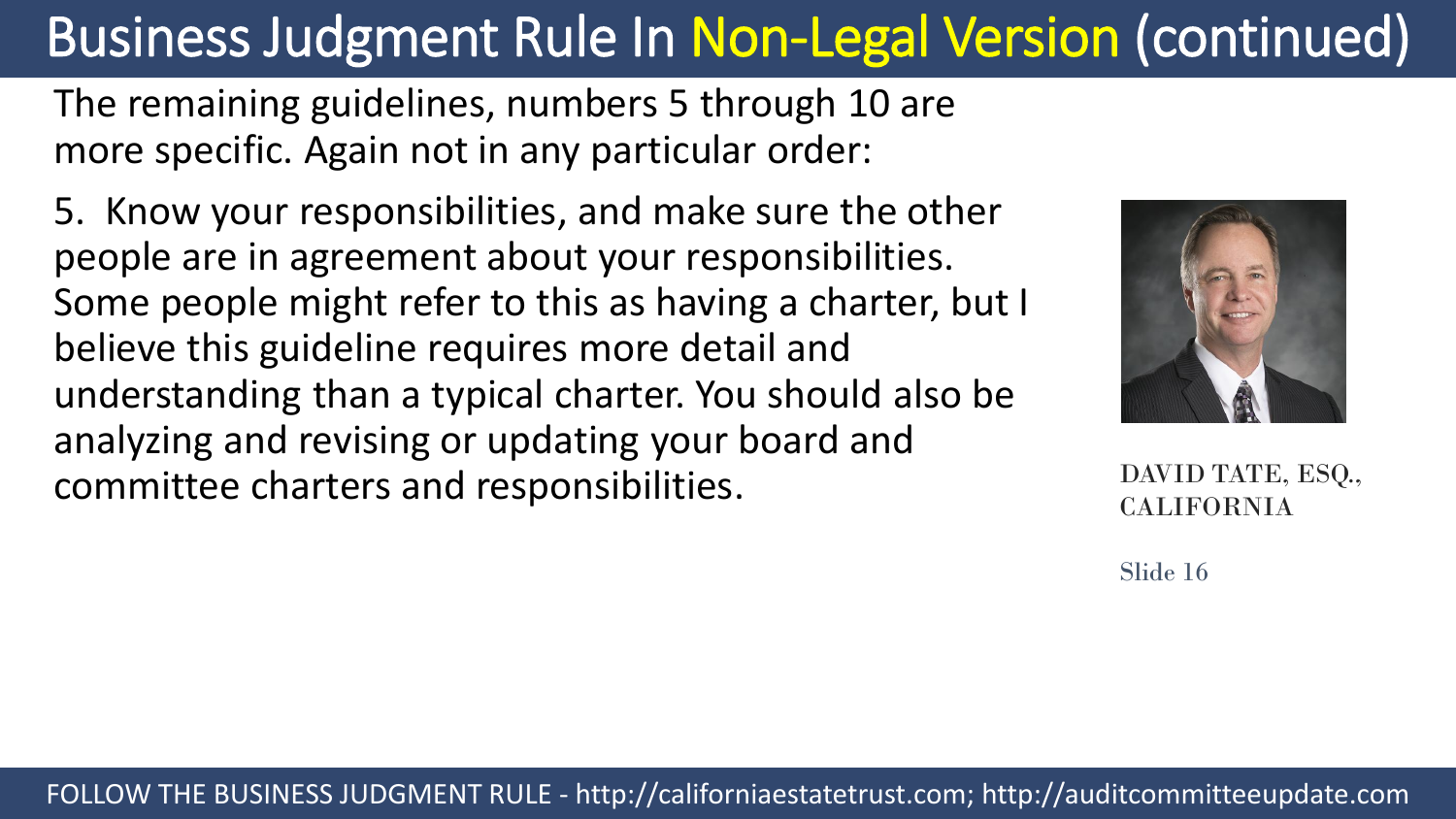6. Diligently acquire the information that you need so that you can accomplish your responsibilities, by exercising active, timely and inquiring diligence and follow-up, talking with people and acquiring information.



DAVID TATE, ESQ., CALIFORNIA

Slide 17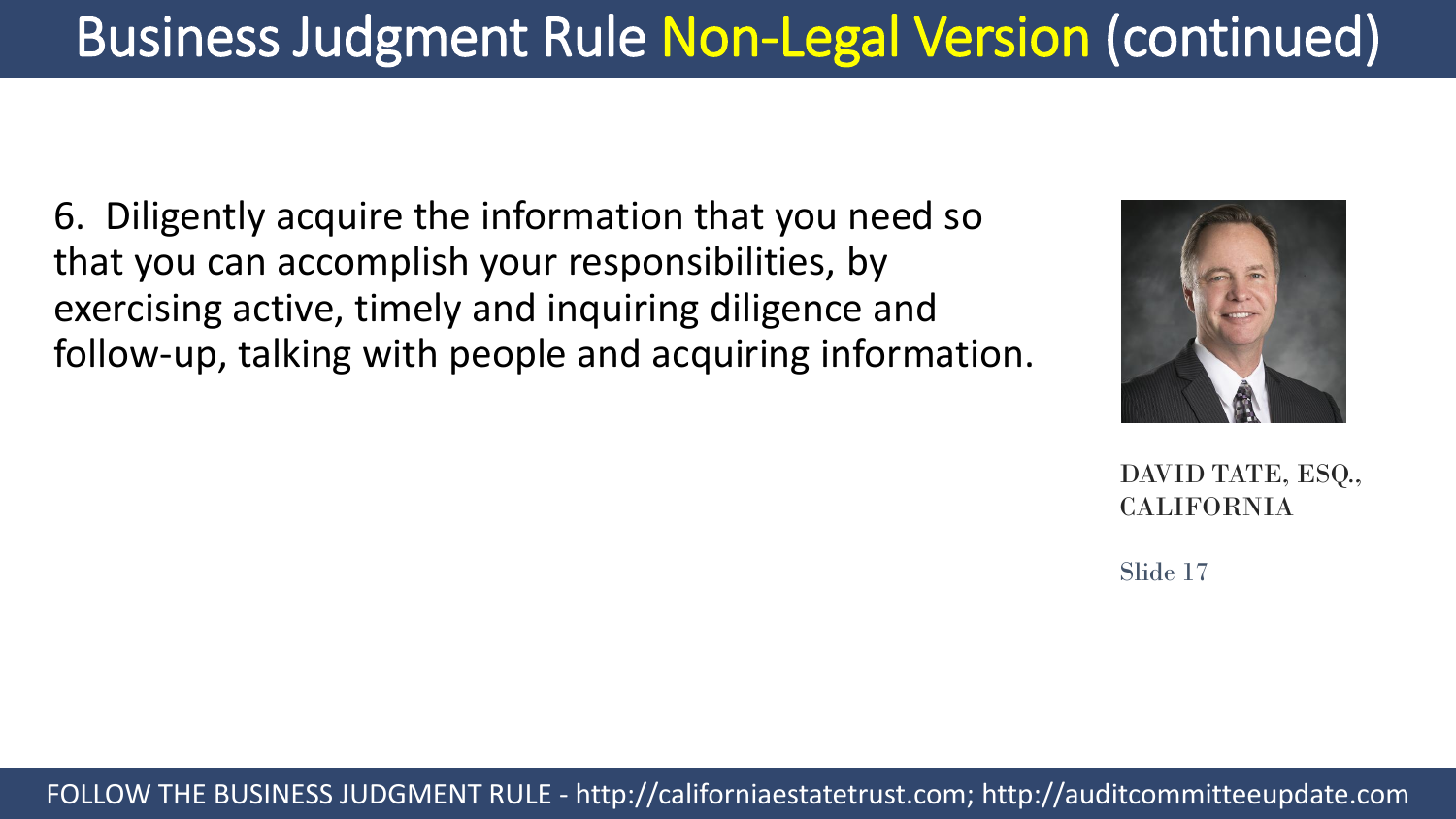7. Timely possess and acquire the knowledge and education that you need so that you know your responsibilities and are prepared to perform your responsibilities, address the issues, and act with prudence.



DAVID TATE, ESQ., CALIFORNIA

Slide 18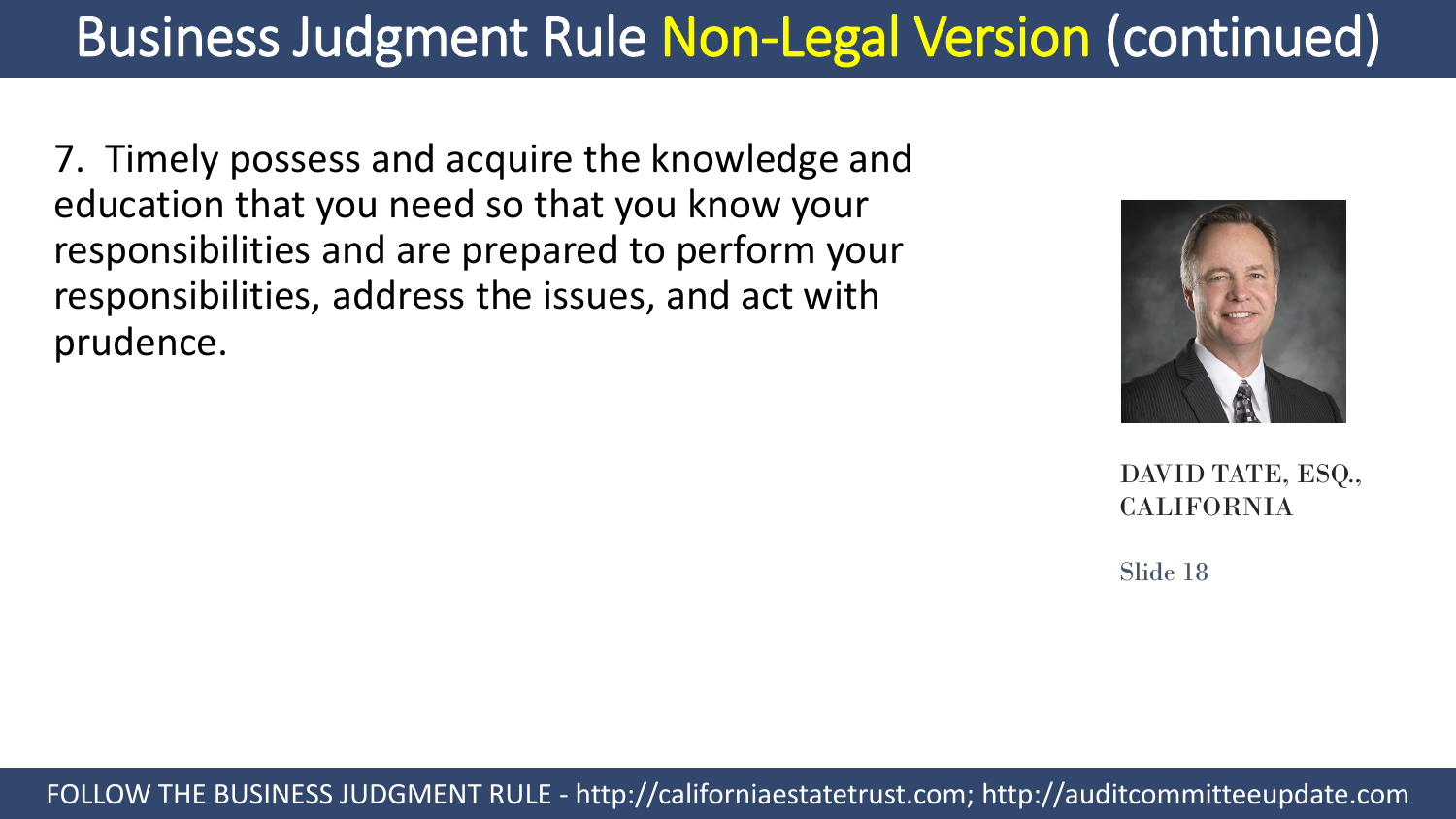8. Rely on other people including information provided by other people only if (1) you believe those people are reliable and competent in the areas that they are addressing, (2) your reliance is in good faith, after reasonable inquiry as warranted by the circumstances, and (3) you do not have knowledge that would cause reliance to be unwarranted.

And as a sub-set of number 8, ask the people who you are relying on for information the following question, "What else do you know that I should also know?"



DAVID TATE, ESQ., CALIFORNIA

Slide 19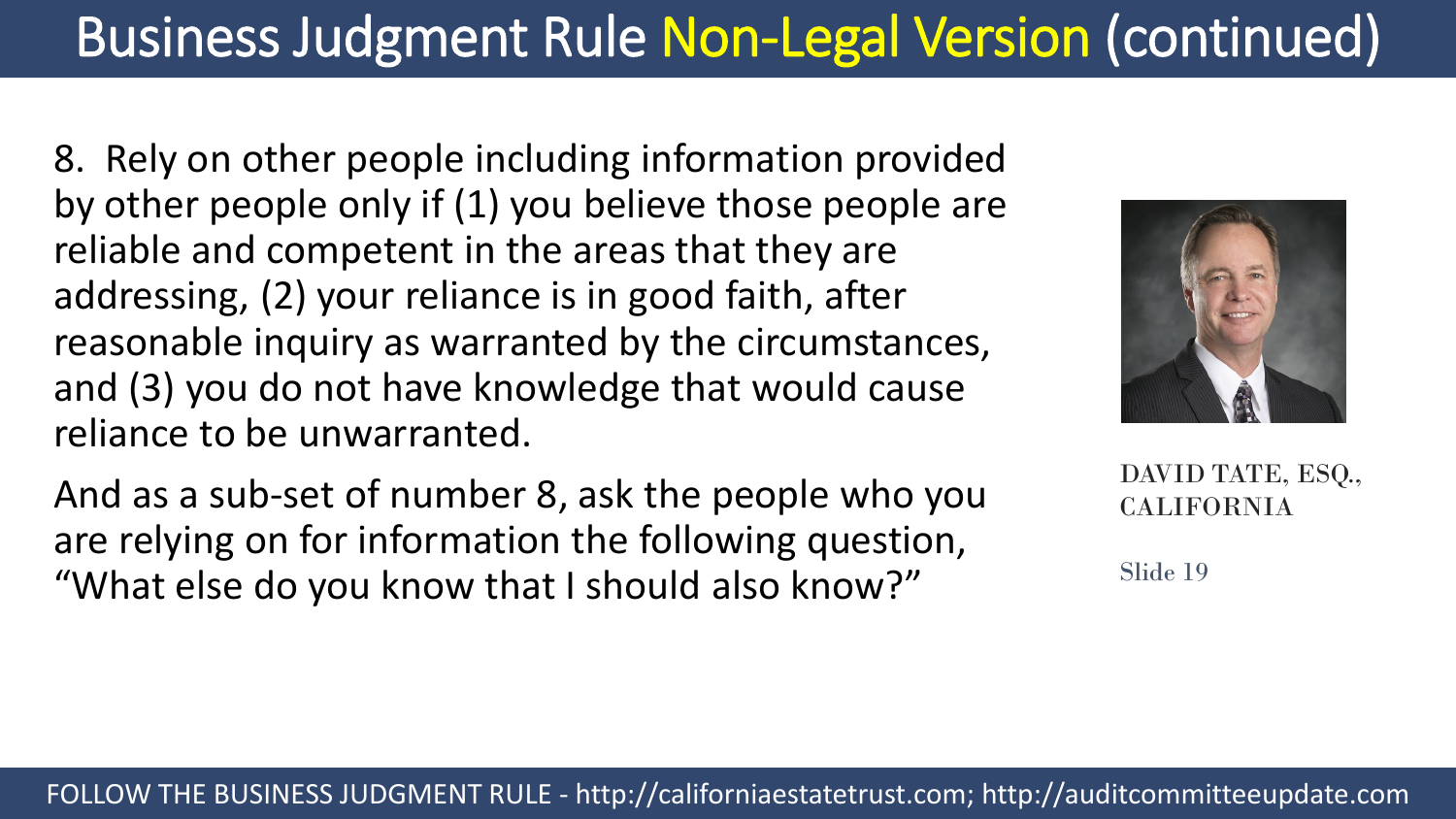9. Make diligent informed decisions in keeping with these guidelines, including the difficult decisions.



DAVID TATE, ESQ., CALIFORNIA

Slide 20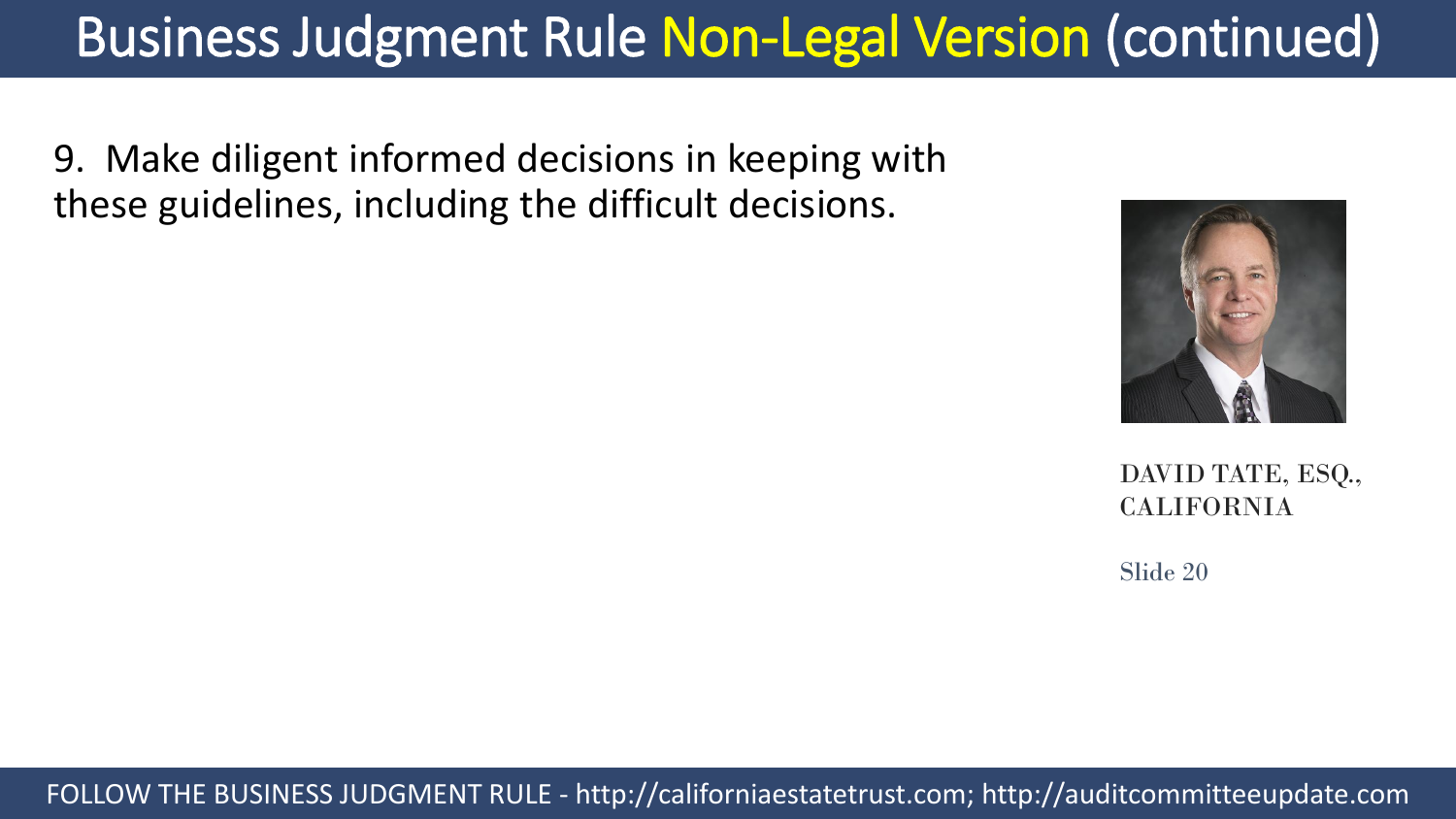10. And for number 10 I have included a suggestion. Take time to reflect on the organization, the board and the board committees, important issues and topics, and how things are going, what needs to happen, and things about which you have questions. Then, communicate the issues, topics and actions that you believe need to be addressed, in keeping with the organization's mission and your responsibilities.

Number 10 also relates to board and committee agenda setting. To whom do you communicate proposed agenda issues and topics? Are your issues and topics given due consideration?



DAVID TATE, ESQ., CALIFORNIA

Slide 21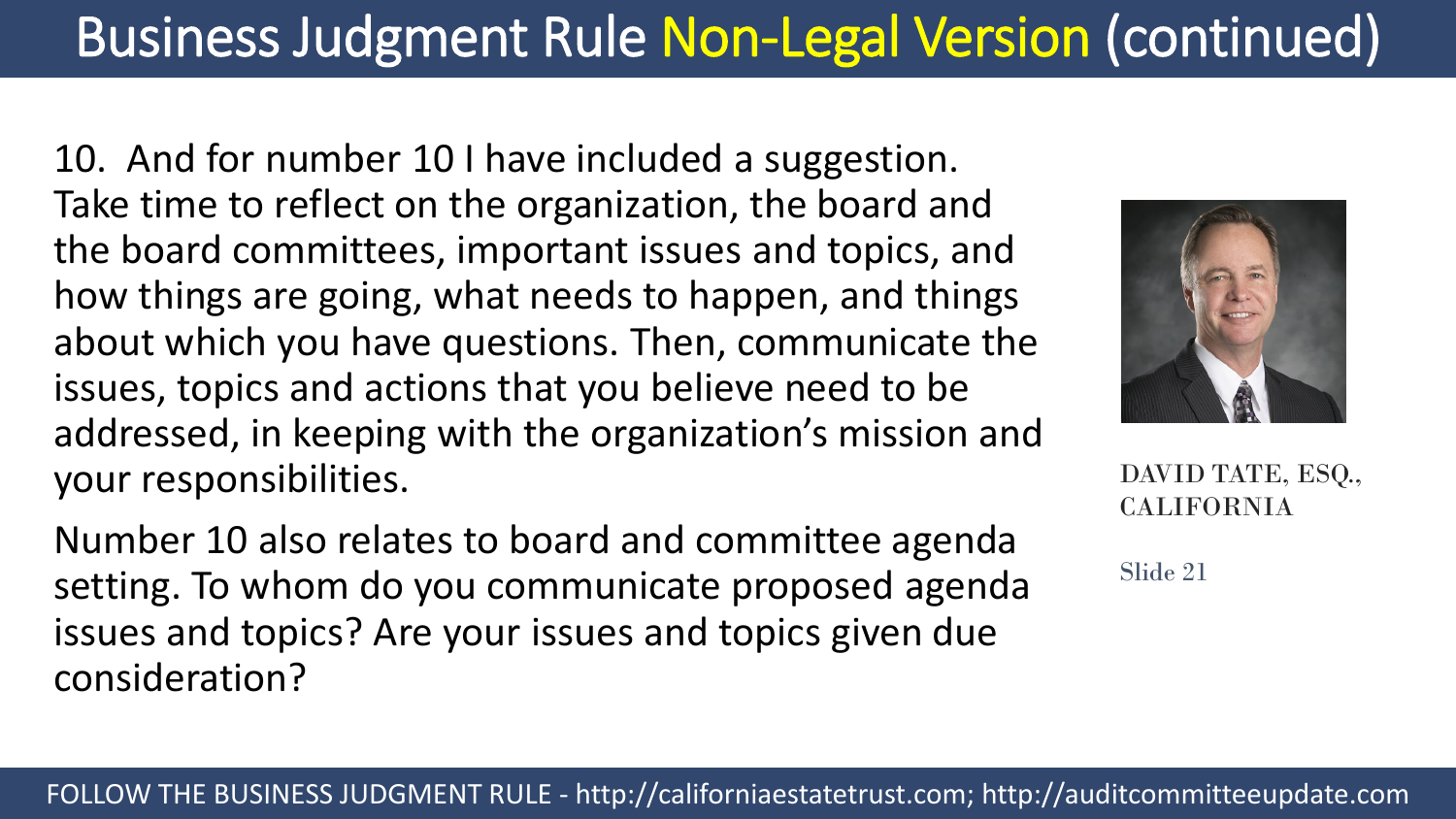### The Business Judgment Rule – Final Comments

Of course, accomplishing director responsibilities is also a function of the board's overall governance, operations, expertise, functioning and atmosphere of professionalism.

And remember to do annual or more often evaluations of the board and its committees.



DAVID TATE, ESQ., CALIFORNIA

Slide 22